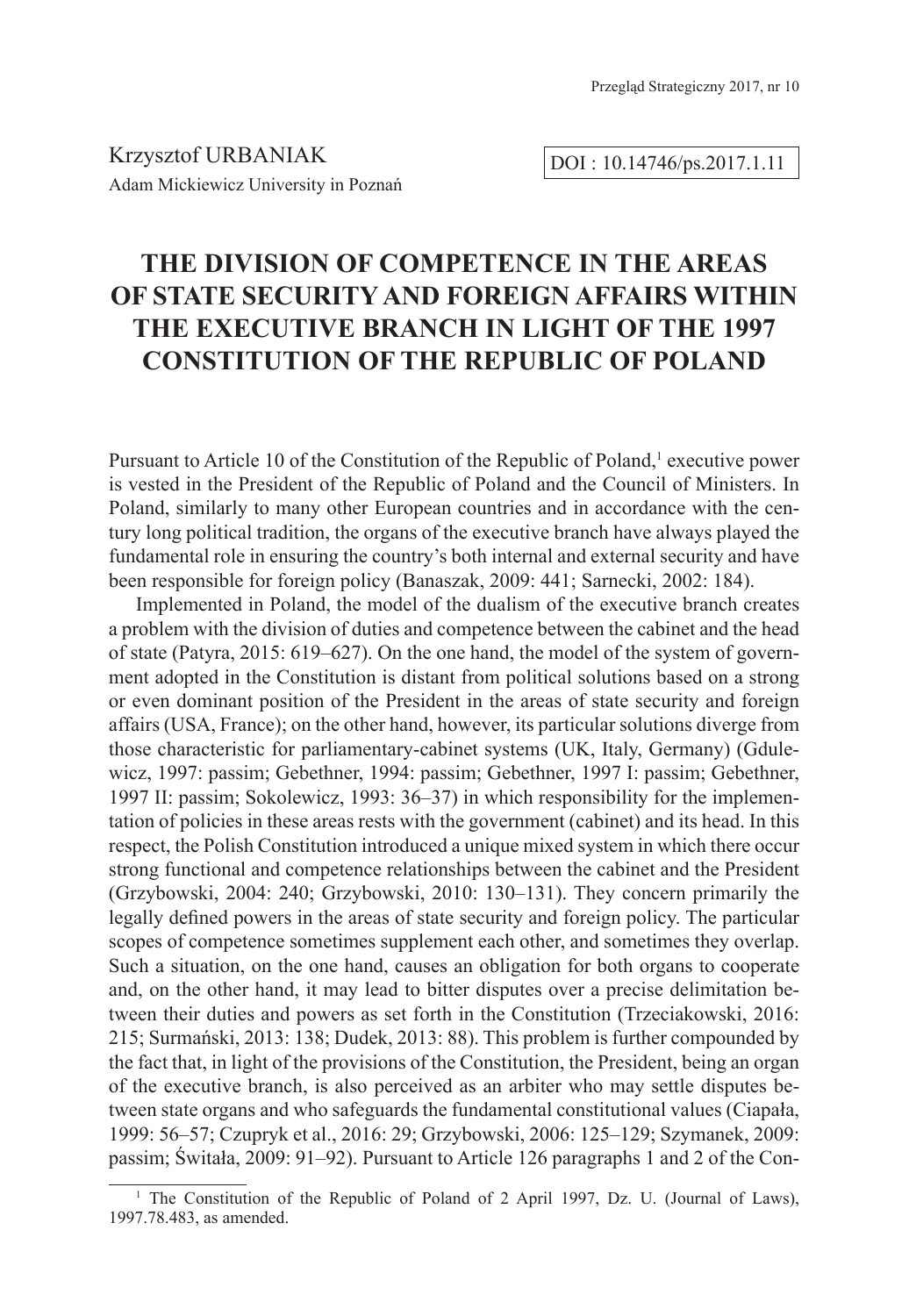stitution, the President "shall be the supreme representative of the Republic of Poland and the guarantor of the continuity of state authority" and also "shall ensure observance of the Constitution, safeguard the sovereignty and security of the state as well as the inviolability and integrity of its territory." Although this Article does not provide for any intrinsic powers, the duties to be fulfilled by the President give them a special position among the other state organs with respect to the aforementioned areas (Balicki, 2014 I: 15–16, Chruściak, 2010: 241; Czupryk et al., 2016: 30–31; Jamróz, 2013: 77 et seq.; Jaskiernia, 2010 I: 294 et seq.; Juchniewicz, Dąbrowski, 2015: 65 et seq.; Glajcar, 2006: 104). The issues referred to above cause a situation in which, with regard to the application of the 1997 Constitution, the delimitation among the respective competence of the President, the Council of Ministers, and the Prime Minister in the areas of state security and foreign policy becomes a serious political problem (Balicki, 1998: 21 et seq.; Jaskiernia, 2010 II: 3; Jaskiernia, 2008: 31).

This article constitutes an analysis of the constitutional regulation of the respective scopes of competence of the President and the Council of Ministers in the areas of state security and foreign policy as well as an attempt to assess the effective regulations.

#### **COMMAND OVER THE ARMED FORCES**

With respect to the executive power exercised by the President in the area of "safeguarding the sovereignty and security of the state as well as the inviolability and integrity of its territory," a very important role is played by the regulations concerning command over the armed forces. Pursuant to Article 134 paragraph 2 of the Constitution, the President is the supreme commander of the armed forces. However, according to paragraph 2 of the Article, in times of peace, the President exercises command over the armed forces through the Minister of National Defence. In the literature on the subject, the notion of "command" is understood as political authority, and the entity exercising such authority has a real possibility of making and enforcing binding decisions (Balicki, 2014 I: 16). However, the traditional formula used in the Polish constitutional law to describe the relationship between the head of state and the army and referring to the President as "the supreme commander of the armed forces" is to a considerable degree of a symbolic character and does not constitute a basis for deriving any binding powers (Balicki, 2014 I: 17; Działocha, 1996: 335; Sarnecki, 2000: 66; Surmański, 2013: 126). The literature emphasizes that this function has a strictly civil character, which means that command over the army has to correspond to this character (Witkowski, 2006: 441–442). Consequently, it is understood that command is not related to any particular authority in military matters (Balicki, 2014 I: 17; Banaszak, 2012: 751; Słomka, 2005: 158; Mojak, 1997: 65). This solution is an inherent part of the model adopted in democratic states as the exercise of civil control over armed forces (Wołpiuk, 1998: 89, Socha, 2004: 8).

As it has been mentioned above, in times of peace, the President may not exercise command over the armed forces other than through the Minister of National Defence. The Constitution does not define what this agency is to consist in (Szewczyk, 2015: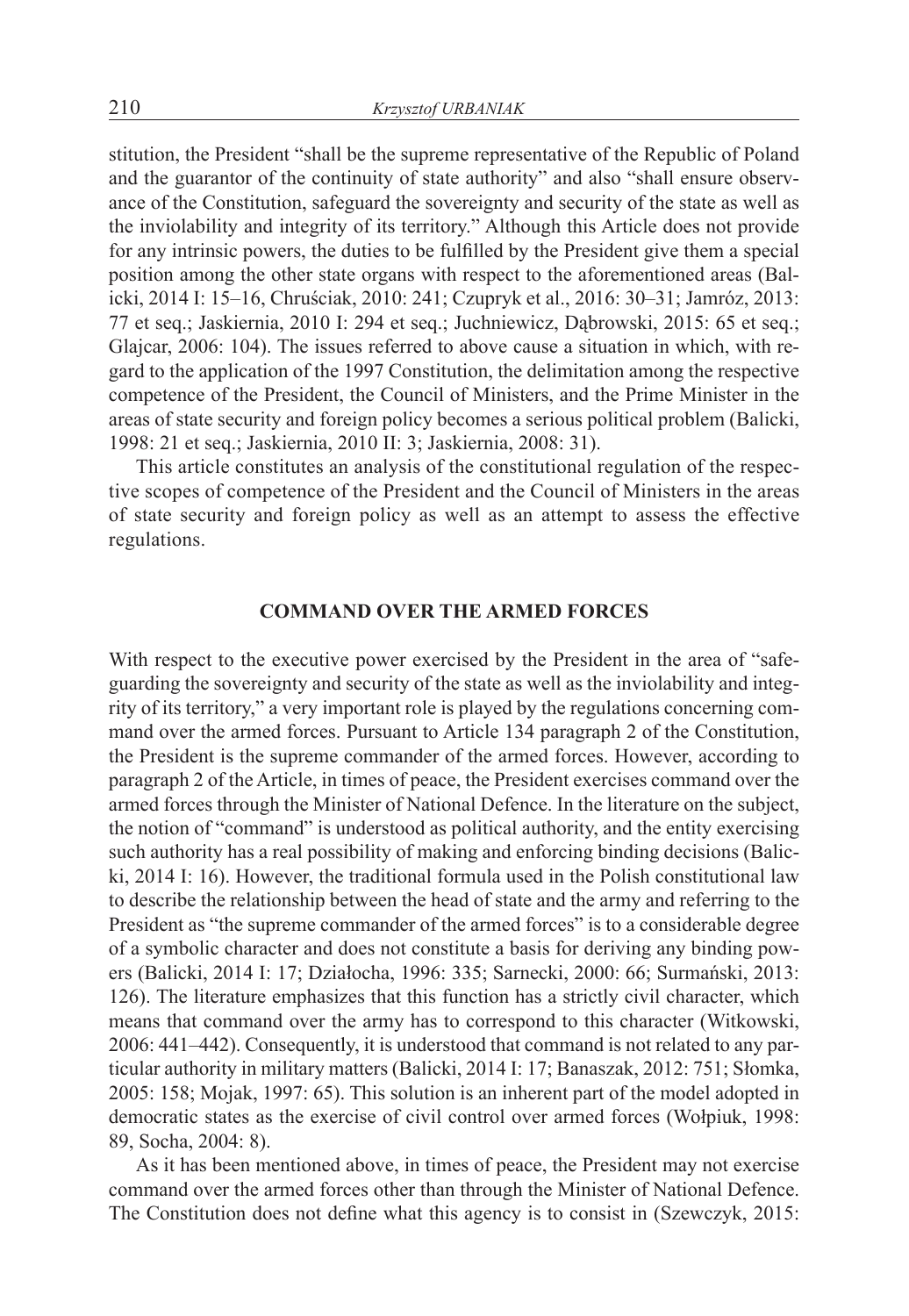98)<sup>2</sup>. In light of the provisions of the Constitution, the President's command includes also such concrete powers as the appointment of the Chief of the General Staff and commanders of branches of the armed forces for statutory terms of office (Article 134 paragraph 3 of the Constitution). In both such cases, cooperation between the President and the cabinet is indispensable because the aforementioned appointments need to be countersigned by the Prime Minister. It appears that, with regard to such appointments, consultations with the Minister of National Defence will be necessary in view of their agency in the exercise of command over the army. On request of the Minister of National Defence, the President also confers statutorily specified military ranks (Article 134 paragraph 5 of the Constitution), as well as orders and decorations (Banaszak, 2002: 27–39).

Pursuant to Article 136 of the Constitution, in the event of an external threat to the state, the President orders a general or partial mobilization and deployment of the armed forces in defence of the Republic of Poland. It is advisable to accept the opinion represented in the doctrine according to which, in this case there appear two scopes of competence (Sarnecki, 2000: 100; Opaliński, 2012: 182; Balicki, 2014 II: 334–345). In all the aforementioned cases, a request of the Prime Minister is required. The President may not issue relevant acts of their own initiative (Szczurowski, 2016 II: 663). Thus, also in this particular case, the legislator opted for cooperation among the organs of the executive branch.

The aforementioned powers of the President should be perceived from the perspective of the powers of the Council of Ministers in the area of state security. Pursuant to Article 146 paragraph 4 item 8 of the Constitution, the Council of Ministers ensures the external security of the state, and pursuant to Article 146 paragraph 4 item 7, the Council of Ministers ensures the internal security of the state and public order. However, the most important provision of the Constitution which emphasizes the position of the Council of Ministers with regard to the matter of security is Article 146 paragraph 4 item 11. According to it, the Council of Ministers "exercises general control in the field of national defence" (Opaliński, 2013: 7–9; Banaszak, 2012: 795). All the aforementioned regulations position the Council of Ministers as an organ responsible for the enforcement of Poland's security policy. Pursuant to Article 146 paragraph 1, the Council of Ministers conducts the internal affairs and foreign policy of the Republic of Poland. It is responsible for the affairs of state not reserved to other state organs (Article 146 paragraph 2). In the event of any dispute concerning the scopes of competence, this regulation should be interpreted as indicating the supposed competence of the cabinet (Ciapała, 1999: 49; Wojciszko, 2012: 8). It implies a narrow, as opposed to a broadening, perception of the competence of the President (Grzybowski, 2012: 135). The fulfilment of these duties should not be contrary to the basic principles of the state policy as adopted by the cabinet (Frankiewicz, 2009: 19).

The Constitution also separately describes the manner in which the President exercises command over the Armed forces for a period of war. In such circumstances, the head of state does it through the Commander-in-Chief of the armed forces,<sup>3</sup> who is

<sup>&</sup>lt;sup>2</sup> The judgement of the Constitutional Tribunal of 27 June 2008, reference file symbol K 52/07.

<sup>&</sup>lt;sup>3</sup> In the Polish doctrine of the constitutional law, it remains disputable whether, in light of the provisions of the Constitution, in a period of war the President exercises command through the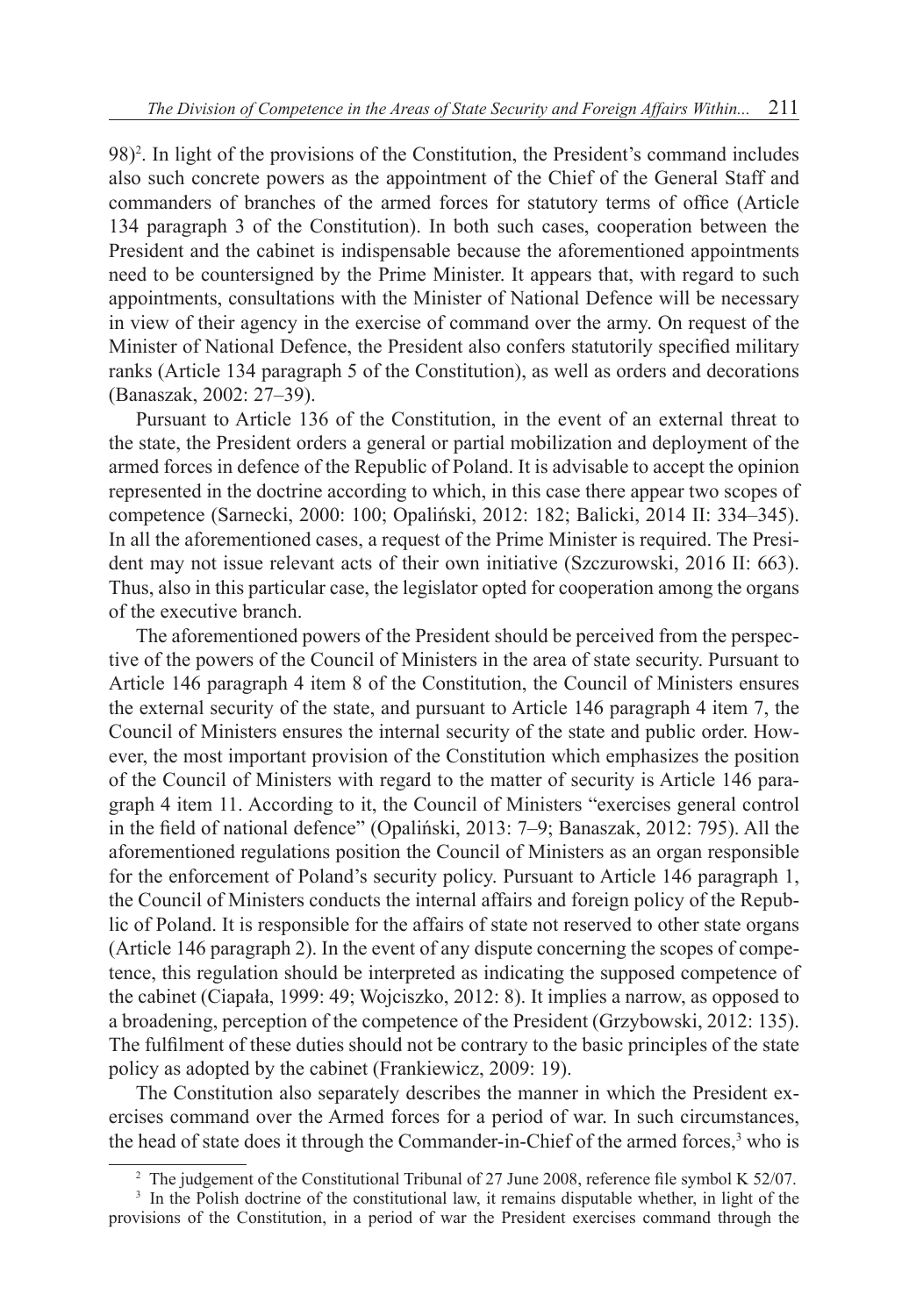appointed and dismissed by the President on request of the Prime Minister. Thus, with regard to the appointment of the Commander-in-Chief, cooperation between these two organs of the executive branch is indispensable. As far as constitutional subordination is concerned, it should be assumed that the Commander-in-Chief of the armed forces reports to the President (Balicki, 2014 I: 19; Wojciszko, 2011: 337). It should be also assumed, concluding *a contrario* from the content of Article 134 paragraph 2 of the Constitution, that the Minister of National Defence does not act in the capacity of an intermediary in the exercise of the President's command over the Army in a period of war (Szewczyk, 2015: 98).

An analysis of the provisions of the Constitution related to command over the armed forces leads to the conclusion that the respective powers and scopes of competence of the President and the Council of Ministers overlap each other, in many points are mutually dependent, and require cooperation between these two organs (Bożek, 2011: 102; Rydlewski, 2009 I: 142). This frequently results in conflicts within the executive branch, both in periods of cohabitation when the President and the cabinet represent different political camps and pursue clearly different political programmes and in circumstances when they represent the same political camp (Chojan, 2013: 129).

### **EXTRAORDINARY MEASURES**

An interesting example of the division of competence within the executive branch in the areas of the state's internal and external security is the delimitation of powers and the requirement that the President and the cabinet cooperate in periods of extraordinary measures (Chorążewska, 2008: 105; Trzeciakowski, 2016: 217). Such measures are introduced in situations of particular danger to the state when ordinary constitutional measures are inadequate. The introduction of an extraordinary measure entails the necessity of changes in the principles of activity by the organs of public authority and restricts the freedoms and rights of citizens (Prokop, 2005, Eckhardt, 2012, Gebethner, 1982).

Pursuant to Article 229 of the Constitution, in the case of external threats to the state, acts of armed aggression against the territory of the Republic of Poland or when an obligation of common defence against aggression arises by virtue of international agreement, the President of the Republic may, on request of the Council of Ministers, declare a state of martial law in a part of or upon the whole territory of the state. Furthermore, pursuant to Article 130 paragraph 1 of the Constitution, in the case of threats to the constitutional order of the state, to security of the citizenry or public order, the President of the Republic may, on request of the Council of Ministers, introduce

Commander-in-Chief of the armed forces or directly. The former option appears to be consistent with the logic of the model of commanding the armed forces in conditions of war (Balicki, 2014 I: 18–19; Chorążewska, 2008: 174; Skrzydło, 2000: 177; Szewczyk, 2015: 99–100). The latter option, on the other hand, may result from the legislator's silence (*a contrario* from Article 134 paragraph 2 of the Constitution) in this respect (Prokop 2005: 146). Yet another approach is represented by P. Winczorek, who takes the view that this matter should be settled by an act of parliament (Winczorek, 2008: 292).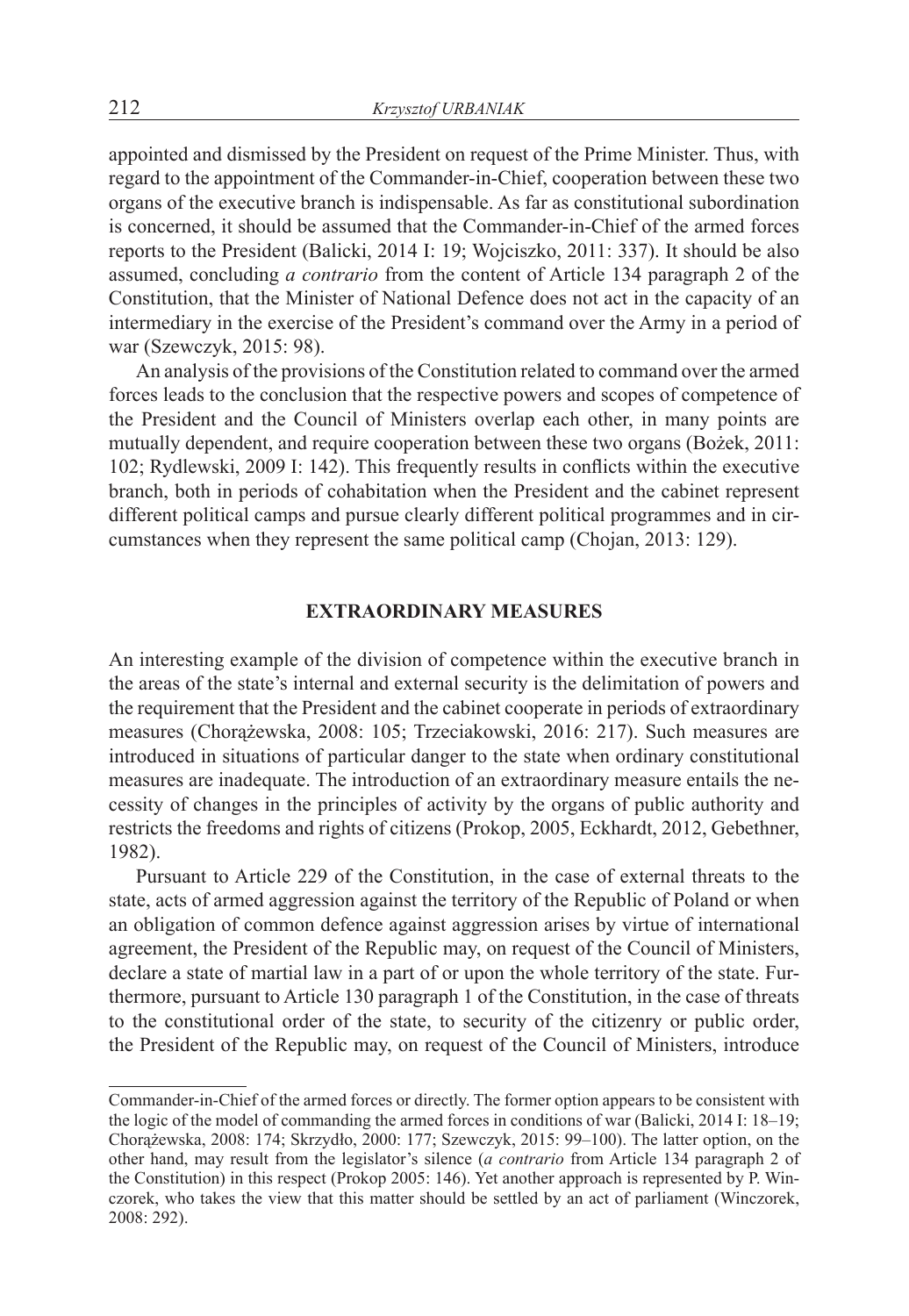a state of emergency in a part of or upon the whole territory of the state. In either of the aforementioned cases, cooperation between the two organs of the executive branch is required. The Council of Ministers requests that an extraordinary measure be introduced, while it is the President's prerogative to assess the validity of such a request (Steinborn, 2016: 1617; Prokop, 2005: 62). This leads to the conclusion that the lack of agreement between the President and the Council of Ministers causes the impossibility of introducing martial law or a state of emergency. It is of particular importance in the case of a state of emergency. In a situation of a political conflict between the head of state and the cabinet, it seems that there may appear differences in the assessment of reasons for the introduction of such a state, i.e. threats to the constitutional order of the state, to security of the citizenry or public order. A completely different character of martial law and circumstances for its introduction (external threats to the state, acts of armed aggression) raise the question whether the President could introduce such a measure on their own if the cabinet were unable to submit a relevant request.<sup>4</sup> In this case, it is possible to propose the thesis that if the lack of the request of the Council of Ministers resulted from the extraordinary war situation preventing the gathering of this collegial organ, the President could introduce martial law, invoking the state of higher necessity justified by the need to protect the values which the President is obliged to safeguard under Article 126 paragraphs 1 and 2 as well as Article 130 (the presidential oath)<sup>5</sup> (Wiśniewski, 1997: 154; Szewczyk, 2015: 101; Banaszak, 2012: 1096).

Summing up the entirety of the regulations concerning the introduction of extraordinary measures as well as the roles of the President and the Council of Ministers in this process, it should be noted that the legislator assumed far-reaching cooperation between these two organs of power (Surmański, 2013: 136). This assumption may give rise to serious doubts, particularly with regard to the introduction of a state of emergency which may frequently entail internal unrest of a political nature. Especially during a period of cohabitation, the President and the cabinet may represent completely different opinions on the internal situation of the state and, consequently, the need for the introduction of a state of emergency. Doubts also arise over granting the power to request the introduction of martial law or a state of emergency to a collegial organ, i.e. the Council of Ministers.

## **THE AREA OF FOREIGN POLICY**

Pursuant to the provisions of Article 126 paragraph 1 of the Constitution, the President of the Republic of Poland is first of all head of state and the supreme representative of the Republic of Poland. This role involves numerous powers of a representative nature (Czupryk, 2016: 30; Chojan, 2013: 118–119). Pursuant to Article 133 paragraph 1 of

<sup>4</sup> It should be emphasized that the legislator showed less caution with respect to the introduction of extraordinary measures than in the case of a state of war (Article 116 of the Constitution) and did not foresee a situation in which the collegial organ of the Council of Ministers is not able to hold a meeting (Banaszak, 2012: 1096).

<sup>5</sup> It should be assumed that, *per analogiam,* the above thesis may be also applied to the appointment and dismissal of the Commander-in-Chief of the armed forces (Szewczyk, 2015: 102).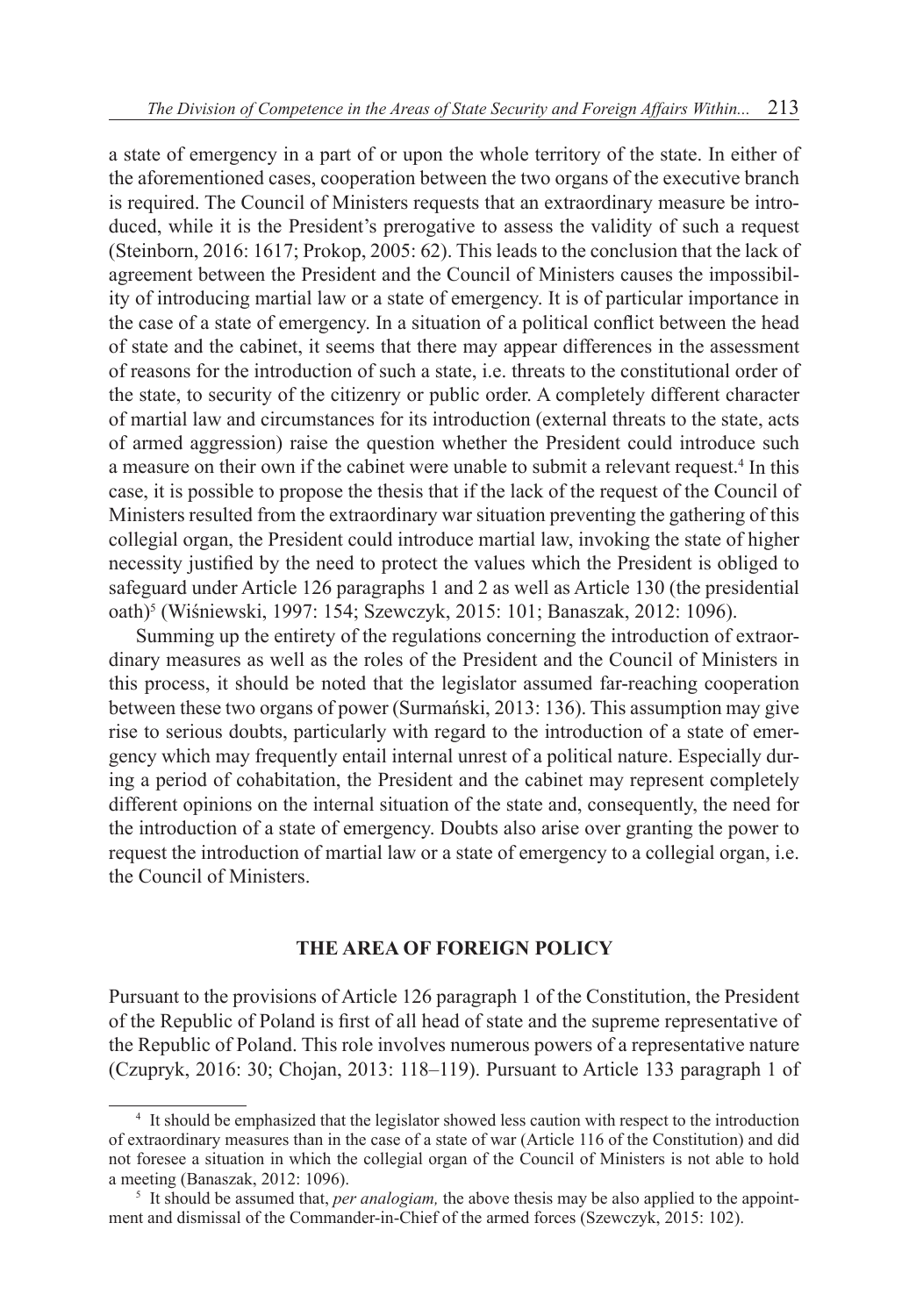the Constitution, the President, as representative of the state in foreign affairs, ratifies and renounces international agreements, appoints and recalls the plenipotentiary representatives of the Republic of Poland to other states and to international organization, as well as receives letters of credence and recall of diplomatic representatives of other states and international organizations accredited to them. However, positioning the President as the supreme representative of the Polish state in foreign affairs, the Constitution allocates responsibility for the conduct of foreign policy also to the other organs of the executive branch. Already in Section V of the Constitution concerning the President, Article 133 paragraph 3 obliges the President to cooperate with the Prime Minister and the appropriate minister in respect of foreign policy. Furthermore, from the construction of the constitutional provisions concerning the state's foreign affairs, it should be concluded that the President is not guaranteed influence on the determination of the directions of foreign policy. Pursuant to Article 146 paragraph 1 of the Constitution, it is the Council of Ministers that conducts the internal affairs and foreign policy of the Republic of Poland. This provision should be regarded as the fundamental regulation concerning the position of the cabinet within the executive branch and the fulfilment of the cabinet's function of the exercise of power (Czupryk, 2016: 30; Mażewski, 2009: 9; Stemplowski, 2007: 234).<sup>6</sup> Further, paragraph 2 of this Article specifies this power by including the principle of the cabinet's presumed competence in the affairs of state not reserved to other state organs or local government. Based on the principle of the coherence of a legal system, it should be stated that all other state organs, including the President, should possess precisely specified powers with respect to the conduct of the state's policy and all ambiguities related to scopes of competence should be resolved for the benefit of the cabinet (Mażewski, 2009: 10; Garlicki, 2007: 196; Masternak-Kubiak, Preisner, 2006: 112–114).

Article 146 paragraph 4 of the Constitution contains an open ("in particular") catalogue of powers in the area of conducting the state's policy. According to item 9 of this provision, the cabinet "exercises general control in the field of relations with other states and international organizations." It means that the Council of Ministers not only is competent to make decision of a binding character but also possesses an organizational structure through which such decisions will be specified and subsequently implemented (Mażewski, 2009: 10).<sup>7</sup> However, the President has influence on this structure; it is the President who appoints ambassadors on request of the Minister of Foreign Affairs and with a countersignature of the Prime Minister. Such a situation frequently leads to conflicts within the executive branch and results in vacancies in some diplomatic posts, particularly in periods of cohabitation. The principle of coop-

<sup>6</sup> In the Constitution of the Republic of Poland of 1997, it is only Article 146 paragraph 1 that contains the phrase "to conduct policy" (Stemplowski, 2007: 234). Conducting policy is understood as foreseeing and considering social problems, developing ideas for appropriate solutions at various time scales, developing adequate legal forms for selected solutions, supervising the implementation of such solutions, controlling and, if necessary, correcting the implementation process (Rydlewski, 2009 II: 149; Sarnecki, 2001: 8 et seq.).

<sup>7</sup> In Poland, this structure consists of the following executive organs: the Prime Minister, the Minister of Foreign Affairs, plenipotentiary representatives of the state to other states and to international organizations, as well as offices fulfilling supportive duties: the Chancellery of the Prime Minister, the Ministry of Foreign Affairs and diplomatic posts.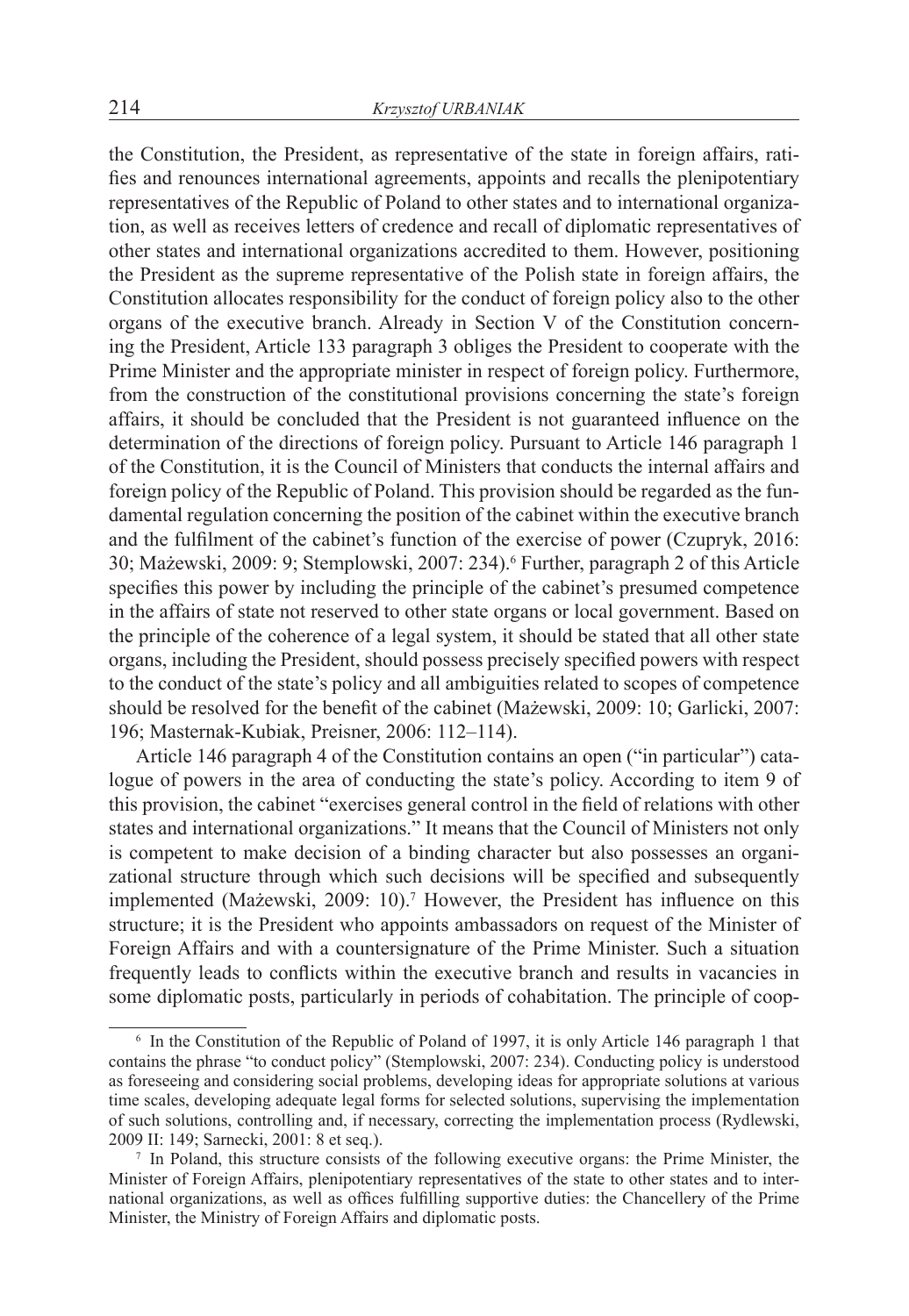eration between the President and the Prime Minister and the appropriate minister also disturbs the unambiguously cabinet-based character of the state's foreign policy.

The powers of the President in the area of foreign policy should be regarded as exceptions to the principle that it is the cabinet that conducts the state's foreign policy and should always have clear constitutional grounds (Mażewski, 2009: 11–12; Masternak-Kubiak, Preisner, 2006: 110). In practice, however, depending on behavioural factors, Presidents sometimes initiate actions which go beyond the theoretical model established in the Constitution. They seek support for their active role in foreign policy in the general duties specified in Article 126 of the Constitution and also in their strong social mandate based on general and direct presidential elections. The duties specified in Article 126 of the Constitution position the President in the role of an active coparticipant in the conduct of foreign policy and an organ authorized to review foreign policy from the point of view of the values which the President is oblige to safeguard under this Article.

Article 133 paragraph 3 of the Constitution establishes the principle of cooperation among the organs of the executive branch in the area of foreign policy. It should be assumed that the legislator introduced this principle in order to reconcile the overlapping scopes of competence of the President and the cabinet, to prevent the dichotomy and competition in the conduct of the state's foreign policy (Banaszak, 2009: 447; Mażewski, 2009: 12; Winczorek, 2008: 290; Chojan, 2013: 118). It appears, however, that this rather "idealistic" provision failed to be effective in the constitutional practice. The case in point is conflicts between the President and the Council of Ministers in both periods of cohabitation (President Lech Kaczyński – the Coalition Cabinet of the Civic Platform and the Polish People's Party; President Aleksander Kwaśniewski – the coalition cabinet of the Solidarity Electoral Action and the Freedom Union) and situations when the President and the cabinet came from the same side of the political scene (President A. Kwaśniewski – the coalition cabinet of the Democratic Left Alliance and the Polish People's Party). Nevertheless, it should be remembered that in the last of the aforementioned cases conflicts were less frequent and intensive. On the other hand, sometimes activities in the area of foreign policy were subject to informal delimitation. For example, during the premiership of Ewa Kopacz (2014–2015), President Bronisław Komorowski did not interfere with the cabinet's European policy, but was very active in foreign affairs related to state security and relationships with NATO.

The dispute about the delimitation of powers in the area of foreign policy, in particular the external representation of the Republic of Poland and the presentation of the state's position in particular matters, became the subject of a judgement of the Constitutional Tribunal, which recognized the issue as a dispute over the scopes of competence between the central constitutional organs of the state.<sup>8</sup> The Constitutional Tribunal found that, under Article 146 paragraphs 1 and 2 as well as paragraph 4 item 9 of the Constitution of the Republic of Poland, it was the Council of Ministers that established the state's position for the meetings of the European Council and, as a matter of principle, it was the Prime Minister, as the head of the cabinet, that represented Poland at the meetings of the European Council and presented the state's position

<sup>&</sup>lt;sup>8</sup> The judgement of the Constitutional Tribunal of 20 May 2009, reference file symbol Kpt 2/08.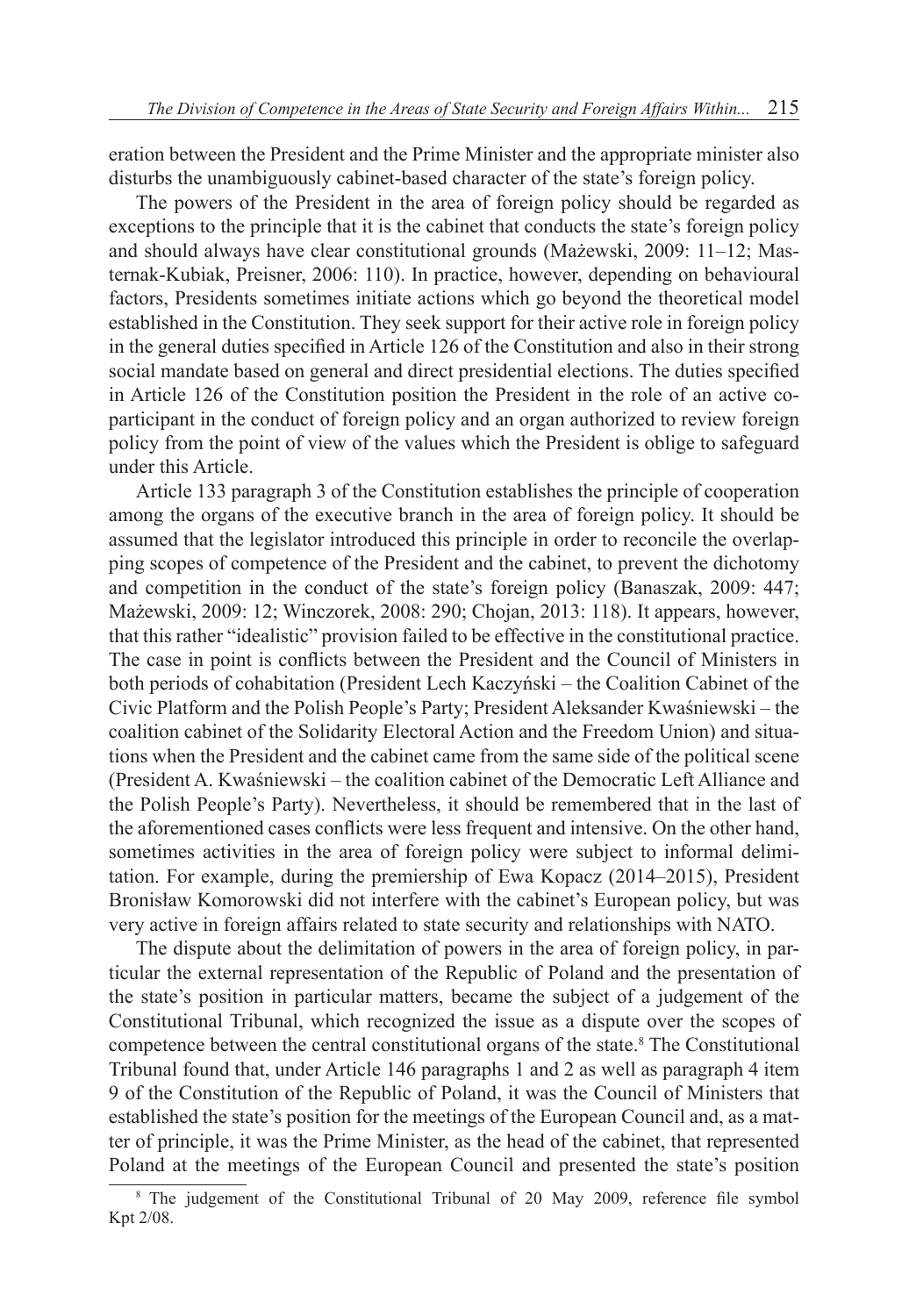agreed upon by the Council of Ministers. However, the Constitutional Tribunal simultaneously took the position that the President, as the supreme representative of the Republic of Poland, might, under Article 126 paragraph 1 of the Constitution, decide to participate in a particular meeting of the European Council if the President found it advisable for the fulfilment of the duties specified in Article 126 paragraph 2 of the Constitution (ensuring observance of the Constitution, safeguarding the sovereignty and security of the state).<sup>9</sup> At the same time the Constitutional Tribunal stated that the President's participation in a particular meeting of the European Council required their cooperation with the Prime Minister and the appropriate minister, pursuant to Article 133 paragraph 3 of the Constitution. The objective of this cooperation is to ensure the uniformity of actions taken on behalf of Poland in relationships with the European Union and its institution. The Tribunal ruled also that cooperation between the President and the Prime Minister or the appropriate minister is to allow the President, in matters related to the fulfilment of the duties specified in Article 126 paragraph 2 of the Constitution, to refer to the position established by the Council of Ministers and to specify the scope and form of the President's intended participation in a particular meeting of the European Council (Szczurowski, 2016 I: 642–643; Jaskiernia, 2010 II: 5 et seq.).

The judgement of the Constitutional Tribunal undoubtedly constitutes an important element in the analysis of the delimitation of the scopes of competence in the area of foreign policy in the conditions of the dualism of the executive branch. The Tribunal indicated the Council of Ministers as the organ responsible for conducting the state's foreign policy and indicated that the President might not conduct policy competitive to that established by the cabinet (Jaskiernia, 2010 II: 8; Szczurowski, 2016 I: 643). To some extent, the judgement dispelled the doubts related to the division of powers between the President and the cabinet, but it did not resolve all of them. First of all, the President's "reference" to the position adopted by the cabinet for a meeting of the European Council remains rather enigmatic. The question appears whether this formula allows the President to exert influence and modify the cabinet's position and if so, to what extent. The formula of "cooperation" between the two organs of the executive branch remaines the main interpretative problem. The Constitution does not determine any principles or methods of cooperation. This area is usually regulated by the rules of legal and political culture, tradition, and responsibility for the state (Jaskiernia, 2010 II: 9; Witkowski, 2009: 141). But in Poland, all these factors of a behavioural character leave a lot to be desired, which in the future may cause the further intensification of conflicts about the division of powers.

\* \* \*

In the Constitution of 1997, the shaping of the provisions concerning state security and foreign policy was based on the assumption of cooperation between the President and the Council of Ministers with the President's simultaneous fulfilment of the role of "the supreme representative of the Republic of Poland" and the guardian of its

<sup>9</sup> From the conclusion of the judgement, it is possible to deduce that if the President decides to participate in a particular meeting of the European Council, then such a decision is binding for the other organs of the state, including the Council of Ministers and the Prime Minister.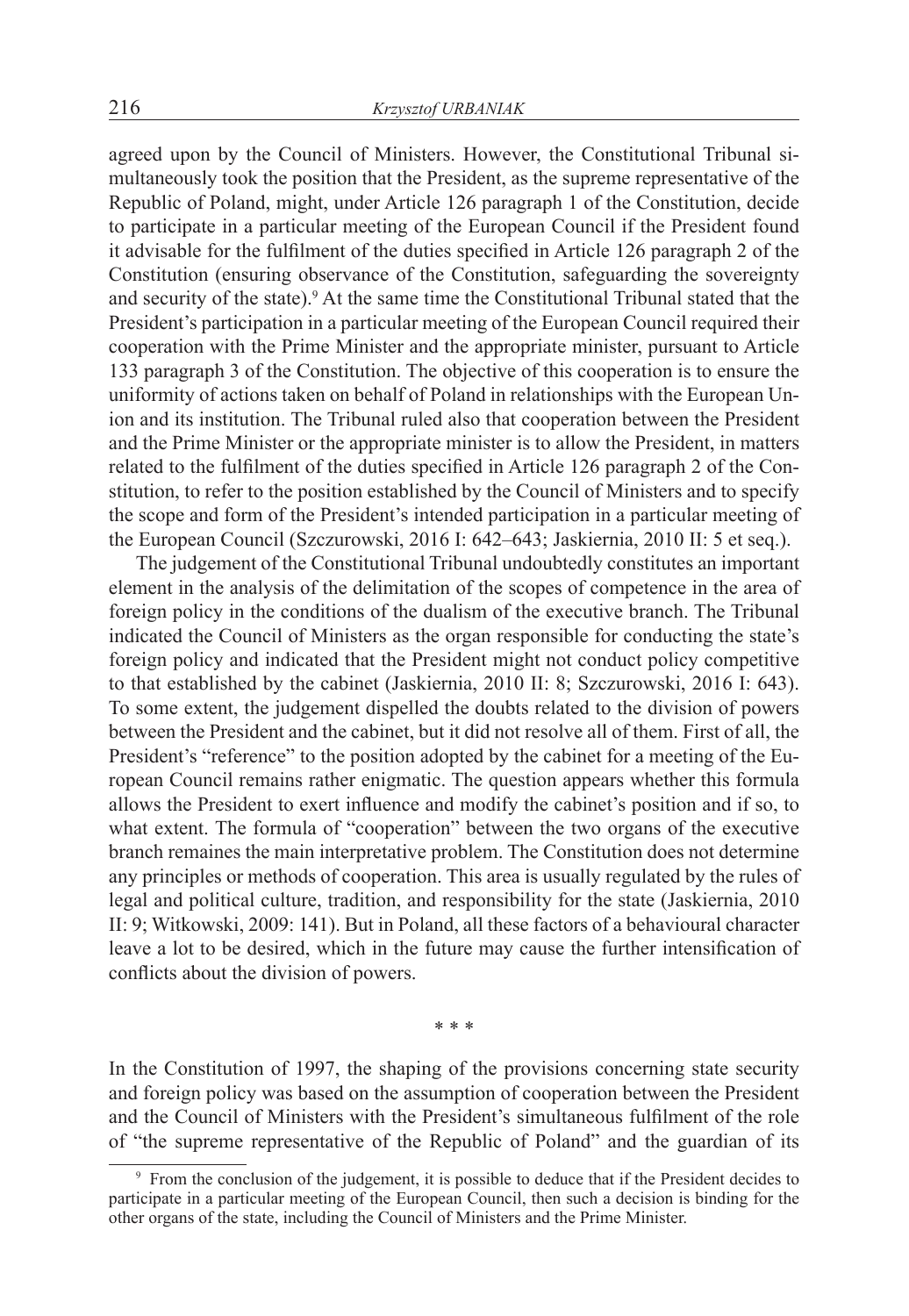sovereignty. The analysis of the constitutional regulations and, first of all, the practice of their application shows the occurrence of endogenous difficulties with the practical functioning of the mechanisms of cooperation within the executive branch. Undertaken by the Constitutional Tribunal, the partially successful attempt to delimitate the respective scopes of competence of the cabinet and the President in the area of foreign policy (which may be used as a guideline in solving problems with the division of powers in the area of state security) leaves many questions unanswered.

The analysis presented above leads to the conclusion that, introduced in the Constitution of 1997, the model of the mutual checks and balances among the organs of the executive branch, factually imposing the obligation to cooperate on the President and the cabinet, is dysfunctional. The Constitution does not determine with sufficient precision the respective executive powers of the President and the Council of Ministers. The overlapping of the two organs' scopes of competence does not result in their cooperation, but rather in conflicts and disputes. In light of the level of Poland's legal and political culture, it appears that the Constitution needs to be supplemented with amendments delimitating with sufficient precision the respective powers of the President and the Council of Ministers in the area of state security and foreign policy (Chruściak, 2011). In the Polish political conditions, at the low level of political culture and the lack of the tradition of consensual politics *de lege fundamentali ferenda*, it is necessary to demand that the legislator unambiguously opt for either a presidential or parliamentary-cabinet model of the executive branch and precisely divide powers among the organs of the executive branch.<sup>10</sup>

#### **BIBLIOGRAPHY**

- Balicki R. (1998), *Uprawnienia Prezydenta w nowej Konstytucji Rzeczpospolitej Polskiej zagad*nienia podstawowe, "Przegląd Prawa i Administracji – Acta Universitatis Wratislaviensis", Vol. XL.
- Balicki R. (2014 I), *Zwierzchnictwo prezydenta RP nad Siłami Zbrojnymi (wybrane problemy)*, "Przegląd Prawa Konstytucyjnego", No. 2 (18).
- Balicki R. (2014 II), *Komentarz do art. 136 Konstytucji*, *Konstytucja Rzeczypospolitej Polskiej. Komentarz*, (ed.) M. Haczkowska, Warszawa.
- Banaszak B. (2002), *Kompetencje Prezydenta Rzeczypospolitej Polskiej dotyczące orderów i odznaczeń*, "Przegląd Sejmowy", No. 4.
- Banaszak B. (2009), *Kompetencje Prezydenta RP w zakresie spraw zagranicznych i ich realizacja*, in: *Instytucje prawa konstytucyjnego w dobie integracji europejskiej. Księga jubileuszowa dedykowana prof. Marii Kruk-Jarosz*, (eds.) J. Wawrzyniak, M. Laskowska, Warszawa.
- Banaszak B. (2012), *Konstytucja Rzeczypospolitej Polskiej. Komentarz*, 2 ed., Warszawa.
- Bożek M. (2011), *Współdziałanie Prezydenta RP i Rady Ministrów jako konstytucyjny warunek zapewnienia bezpieczeństwa państwa w czasie stanu szczególnego zagrożenia*, "Przegląd Sejmowy", No. 2.

<sup>&</sup>lt;sup>10</sup> The scholarly discourse on this particular issue is dominated by the opinion that the powers of the cabinet should be broadened at the expense of those exercised by the President (Podgórski 2012: 38–39; Żebrowski 2010: 101 et seq.).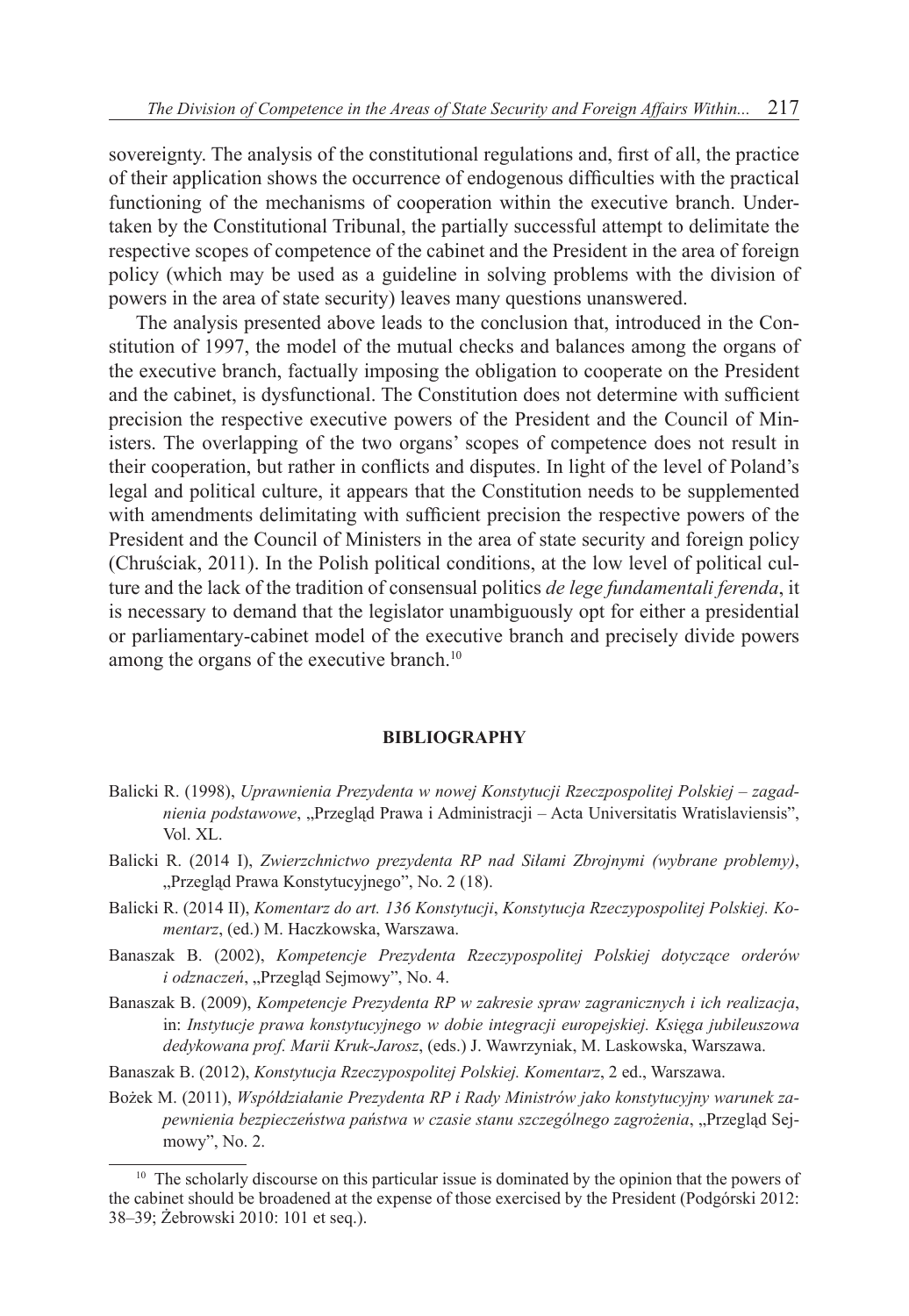- Chojan A. (2013), *Polityka zagraniczna współczesnej Polski w świetle uwarunkowań instytucjonalno-prawnych*, "Myśl Ekonomiczna i Polityczna", No. 1 (40).
- Chorążewska A. (2008), *Model prezydentury w praktyce politycznej po wejściu w życie Konstytucji RP z 1997 r.*, Warszawa.
- Chruściak R. (2010), *Prezydent jako najwyższy przedstawiciel państwa i gwarant ciągłości władzy państwowej – z dyskusji konstytucyjnej nad art. 126 Konstytucji RP z 1997 r. (zarys)*, in: *Prawa człowieka – społeczeństwo obywatelskie – państwo demokratyczne. Księga jubileuszowa dedykowana Profesorowi Pawłowi Sarneckiemu*, (eds.) P. Tuleja, M. Florczak-Wątor, J. Kubas, Warszawa.
- Chruściak R. (2011), *Spór o konstytucyjne kompetencje Prezydenta Rzeczpospolitej Polskiej*, "Studia Politologiczne", Vol. 19.
- Ciapała J. (1999), *Prezydent w systemie ustrojowym Polski (1989–1997)*, Warszawa.
- Czupryk M., Dunaj K., Karpiuk M., Prokop K. (2016), *Bezpieczeństwo państwa. Zagadnienia prawne i administracyjne*, Olsztyn.
- Dudek D. (2013), *Autorytet Prezydenta a Konstytucja Rzeczypospolitej Polskiej*, Lublin.
- Działocha K. (1996), *O podziale kompetencji konstytucyjnych organów państwa w sprawach obronności i bezpieczeństwa zewnętrznego*, in: *Konstytucja i gwarancje jej przestrzegania. Księga pamiątkowa ku czci prof. Janiny Zakrzewskiej*, "Studia i Materiały TK", T. 4, (eds.) J. Trzciński, A. Jankiewicz, Warszawa.
- Eckhardt K. (2012), *Stan nadzwyczajny jako instytucja polskiego prawa konstytucyjnego*, Przemyśl– Rzeszów.
- Frankiewicz A. (2009), *Elementy ustrojowej pozycji Prezydenta RP decydujące o sposobie realizacji jego kompetencji*, in: *Pozycja ustrojowa prezydenta na przykładzie wybranych państw Europy Środkowo-Wschodniej i Niemiec*, (eds.) A. Frankiewicz, S. Stadniczenko, Opole.
- Garlicki L. (2007), *Konstytucja a "sprawy zewnętrzne"*, "Przegląd Sejmowy", No. 4.
- Gdulewicz E. (1997), *Model francuski (V Republiki)*, in: *Konstytucyjne systemy rządów*, (ed.) M. Domagała, Warszawa.
- Gebethner S. (1982), *Stany szczególnego zagrożenia jako instytucja prawa konstytucyjnego*, No. 8.
- Gebethner S. (1997 I), *Modele systemów rządów a ich regulacja konstytucyjna*, in: *Demokratyczne modele ustrojowe w rozwiązaniach konstytucyjnych*, (eds.) S. Gebethner, R. Chruściak, Warszawa.
- Gebethner S. (1994), *Parlamentarne i prezydenckie systemy rządów*, "Państwo i Prawo", No. 7–8.
- Gebethner S. (1997 II), *System rządów parlamentarno-gabinetowych, system rządów prezydenckich oraz rozwiązania pośrednie*, in: *Konstytucyjne systemy rządów*, (ed.) M. Domagała, Warszawa.
- Glajcar R. (2006), *Relacje Prezydenta z Radą Ministrów*, in: *Prezydent w Polsce po 1989 r. Studium politologiczne*, (eds.) R. Glajcar, M. Migalski, Warszawa.
- Grzybowski M. (2004), *System rządów Rzeczypospolitej Polskiej model konstytucyjny a praktyka ustrojowa (Prezydent RP – Rada Ministrów)*, "Przegląd Prawa Konstytucyjnego", No. 1.
- Grzybowski M. (2012), *System rządów w Rzeczypospolitej Polskiej: charakterystyka i diagnoza*  wątpliwości. Uwagi wprowadzające, "Przegląd Prawa Konstytucyjnego", No. 1.
- Grzybowski M. (2006), *Władza wykonawcza w Konstytucji RP*, in: *O potrzebie zmian Konstytucji Polski i Ukrainy. Międzynarodowa Konferencja Naukowa Krasiczyn-Rzeszów 19–21 IX 2005*, (eds.) K. Eckhardt, W. Skrzydło, W. Szapował, Przemyśl.
- Haczkowska M. (2014), *Konstytucja Rzeczypospolitej Polskiej. Komentarz*, Warszawa.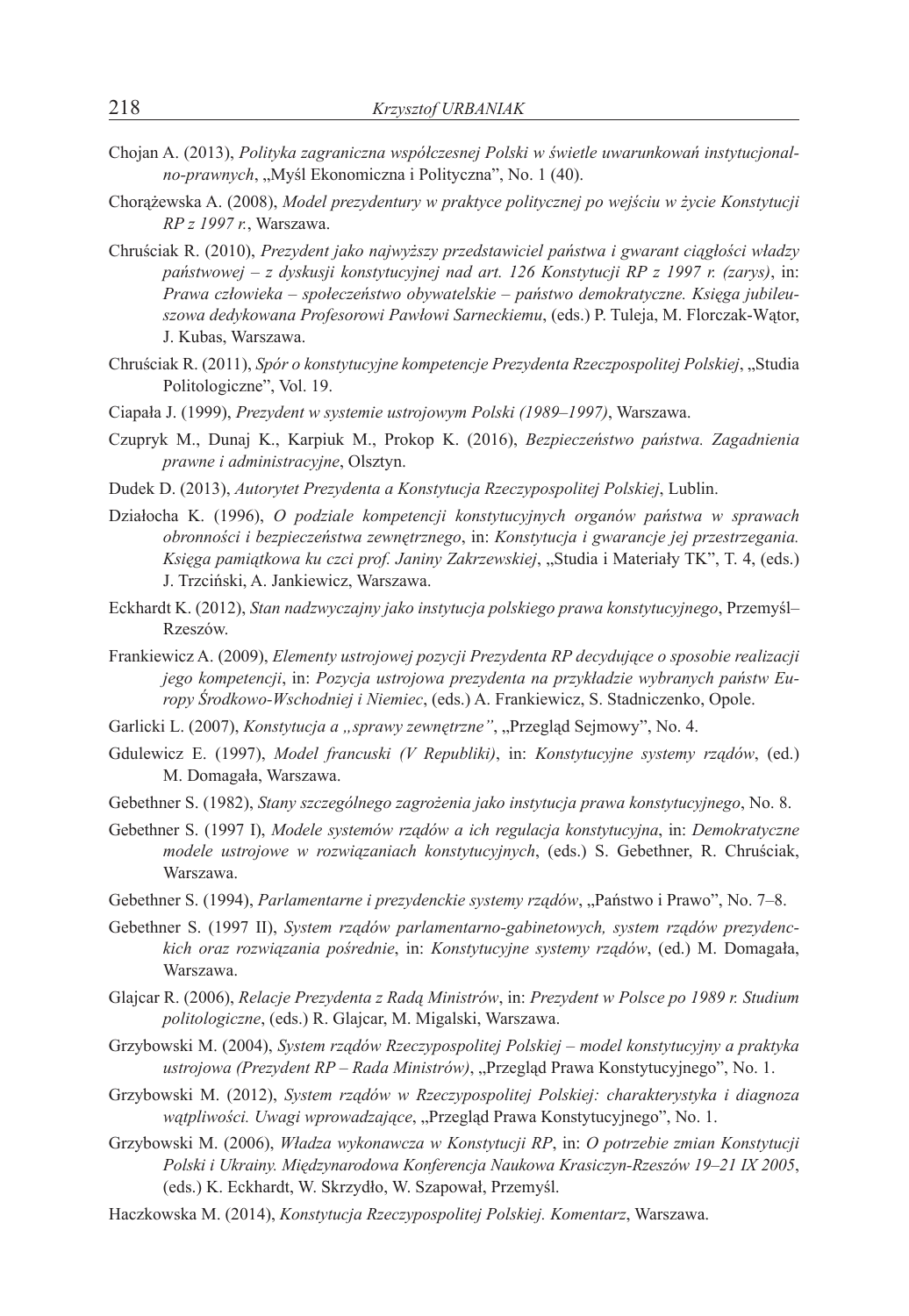- Jamróz A. (2013), *Status konstytucyjny Prezydenta RP w świetle funkcji określonych w art. 126 Konstytucji (propozycje wykładni)*, in: *Aktualne problemy reform konstytucyjnych*, (ed.) S. Bożyk, Białystok.
- Jaskiernia J. (2008), *Konstytucyjna konstrukcja kompetencyjna organów władzy wykonawczej w obszarze bezpieczeństwa państwa a propozycje zmian polskiej ustawy zasadniczej*, "Bezpieczeństwo i Ochrona", No. 1–2.
- Jaskiernia J. (2010 I), *Charakterystyka prawna funkcji Prezydenta RP czuwania nad przestrzeganiem Konstytucji*, in: *Prawa człowieka – społeczeństwo obywatelskie – państwo demokratyczne. Księga jubileuszowa dedykowana Profesorowi Pawłowi Sarneckiemu*, (eds.) P. Tuleja, M. Florczak-Wątor, J. Kubas, Warszawa.
- Jaskiernia J. (2010 II), *Współdziałanie Prezydenta i Rady Ministrów w sferze polityki zagranicznej*, "Państwo i Prawo", No. 6.
- Juchniewicz J., Dabrowski M. (2015), *Kompetencyjny charakter art. 126 Konstytucji RP*, "Przegląd Sejmowy", No. 4.
- Masternak-Kubiak M., Preisner A. (2006), *Realizacja podziału kompetencji organów państwa w stosunkach zewnętrznych*, in: *Otwarcie Konstytucji RP na prawo międzynarodowe i procesy integracyjne*, (ed.) K. Wójtowicz, Warszawa.
- Mażewski L. (2009), *Prowadzenie polityki zagranicznej w Rzeczpospolitej Polskiej*, "Ruch Prawniczy, Ekonomiczny i Socjologiczny", No. 3.
- Mojak R. (1997), *Pozycja ustrojowa Prezydenta RP w świetle nowej Konstytucji*, "Państwo i Prawo", No. 11–12.
- Opaliński B. (2012), *Rozdzielenie kompetencji władzy wykonawczej między Prezydenta RP oraz Radę Ministrów na tle Konstytucji Rzeczypospolitej Polskiej z 1997 r.*, Warszawa.
- Opaliński B. (2013), *Kompetencje Rady Ministrów w zakresie bezpieczeństwa Rzeczpospolitej Polskiej. Przyczynek do rozważań*, "Polityka i Społeczeństwo", No. 2 (11).
- Patyra S. (2015), *Egzekutywa w Konstytucji z 1997 r.: model zracjonalizowany czy dysfunkcjonalny? (przyczynek do dyskusji)*, in: *Ustroje, tradycje i porównania. Księga jubileuszowa dedykowana prof. dr. hab. Marianowi Grzybowskiemu w siedemdziesiątą rocznicę urodzin*, (eds.) P. Mikuli, A. Kulig, G. Kuca, Warszawa.
- Podgórski P. (2012), *Pozycja prezydenta w ustroju politycznym III RP*, "Acta Pomerania", No. 4.
- Prokop K. (2005), *Stany nadzwyczajne w Konstytucji Rzeczypospolitej Polskiej*, Białystok.
- Rydlewski G. (2009 I), *Prezydent RP w systemie bezpieczeństwa wewnętrznego*, in: *Bezpieczeństwo wewnętrzne państwa. Wybrane zagadnienia*, (eds.) S. Sulowski, M. Brzeziński, Warszawa.
- Rydlewski G. (2009 II), *Rada Ministrów i inne naczelne organy administracji rządowej w systemie bezpieczeństwa wewnętrznego*, in: *Bezpieczeństwo wewnętrzne państwa. Wybrane zagadnienia*, (eds.) S. Sulowski, M. Brzeziński, Warszawa.
- Safjan M., Bosek L. (2016), *Konstytucja RP. Komentarz. Tom II. Art. 87-243*, Warszawa.
- Sarnecki P. (2000), *Prezydent Rzeczpospolitej Polskiej*, Kraków.
- Sarnecki P. (2001), *Komentarz do art. 146*, in: *Konstytucja Rzeczypospolitej Polskiej. Komentarz*, (ed.) L. Garlicki, Warszawa.
- Sarnecki P. (2002), *Zakres działania i funkcje Rady Ministrów*, in: *Rada Ministrów. Organizacja i funkcjonowanie*, (ed.) A. Bałaban, Kraków.
- Skrzydło W. (2000), *Konstytucja Rzeczypospolitej Polskiej. Komentarz*, Warszawa.
- Słomka T. (2005), *Prezydent Rzeczypospolitej po 1989 roku. Ujęcie porównawcze*, Warszawa.
- Socha R. (2004), *Cywilna kontrola nad wojskiem*, "Wojskowy Przegląd Prawniczy", No. 2.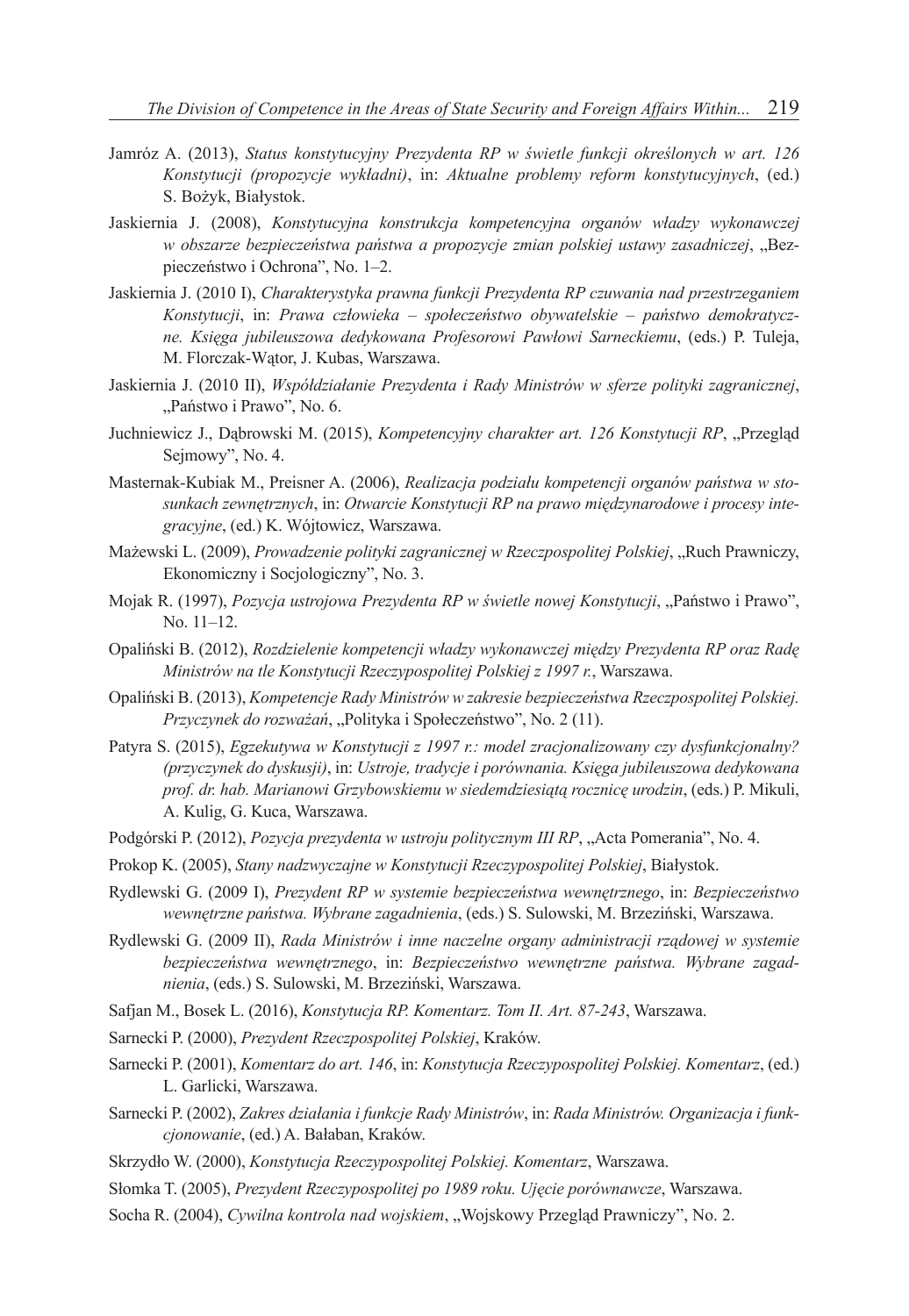- Sokolewicz W. (1993), *Korzystanie z obcych wzorów przy projektowaniu nowej konstytucji: konieczność czy możliwość*, in: *Zagadnienia współczesnego prawa konstytucyjnego*, (ed.) A. Pułło, Gdańsk.
- Steinborn S. (2016), *Objaśnienia do art. 229 Konstytucji*, in: *Konstytucja RP. Komentarz. Tom II. Art. 87-243*, (eds.) M. Safjan, L. Bosek, Warszawa.
- Surmański M. (2013), *Bezpieczeństwo i obronność państwa w świetle kompetencji Prezydenta RP i Rady Ministrów*, "Bezpieczeństwo Narodowe", No. 1 (25).
- Szymanek J. (2009), *Arbitraż polityczny głowy państwa*, Warszawa.
- Świtała S. (2009), *Prezydent Rzeczpospolitej Polskiej w świetle konstytucji z 1997 roku. Regulacja i jej oceny*, "Dialogi Polityczne", No. 11.
- Szczurowski B. (2016 I), *Objaśnienia do art. 133 Konstytucji*, in: *Konstytucja RP. Komentarz. Tom II. Art. 87-243*, (eds.) M. Safjan, L. Bosek, Warszawa.
- Szczurowski B. (2016 II), *Objaśnienia do art. 136 Konstytucji*, in: *Konstytucja RP. Komentarz. Tom II. Art. 87-243*, (eds.) M. Safjan, L. Bosek, Warszawa.
- Szewczyk M. (2015), *Zwierzchnictwo prezydenta nad Siłami Zbrojnymi RP w czasie wojny*, "Przegląd Prawa Konstytucyjnego", No. 2.
- Trzeciakowski R. (2016), *Delimitacja zadań i kompetencji Rady Ministrów i Prezydenta RP oraz ich współdziałanie w zakresie wewnętrznego i zewnętrznego bezpieczeństwa państwa i porządku publicznego*, "Białostockie Studia Prawnicze", No. 20.
- Winczorek P. (2008), *Komentarz do Konstytucji Rzeczypospolitej Polskiej z dnia 2 kwietnia 1997 roku*, Warszawa.
- Wiśniewski L. (1997), *Stany nadzwyczajne w projekcie nowej konstytucji RP*, in: *Prawa człowieka w sytuacjach nadzwyczajnych ze szczególnym uwzględnieniem prawa i praktyki polskiej*, (ed.) T. Jasudowicz, Toruń.
- Witkowski Z. (2006*), Prezydent Rzeczpospolitej Polskiej*, in: *Prawo konstytucyjne*, (ed.) Z.Witkowski, Toruń.
- Witkowski Z. (2009), *Dyrektywa "współdziałania władz" jako element organizujący życie wspólnoty państwowej w świetle Konstytucji RP z 2 kwietnia 1997 r*., in: *Instytucje prawa konstytucyjnego w dobie integracji europejskiej. Księga jubileuszowa dedykowana prof. Marii Kruk-Jarosz*, (eds.) J. Wawrzyniak, M. Laskowska, Warszawa.
- Wojciszko M. (2011), *Kompetencje naczelnych organów państwa w dziedzinie obronności*, "Zeszyty Naukowe Akademii Marynarki Wojennej", No. 4 (187).
- Wojciszko M. (2012), *Pozycja ustrojowa wybranych organów państwa w kontekście realizacji przez nie zadań w obszarze obronności*, "Zeszyty Naukowe Wyższa Szkoła Oficerska Wojsk Lądowych", No. 1 (163).
- Wołpiuk W. (1998), *Siły zbrojne w regulacjach konstytucyjnych*, Warszawa.
- Żebrowski W. (2010), *Propozycje modyfikacji systemu politycznego Polski współczesnej*, "Szkice Humanistyczne", No. 1.

#### **ABSTRACT**

Pursuant to Article 10 of the Constitution of the Republic of Poland, executive power is vested in the President of the Republic of Poland and the Council of Ministers. Implemented in Poland, the dualism of the executive branch creates a problem with the division of duties and competence between the cabinet and the head of state. This paper analyses the division of powers within the